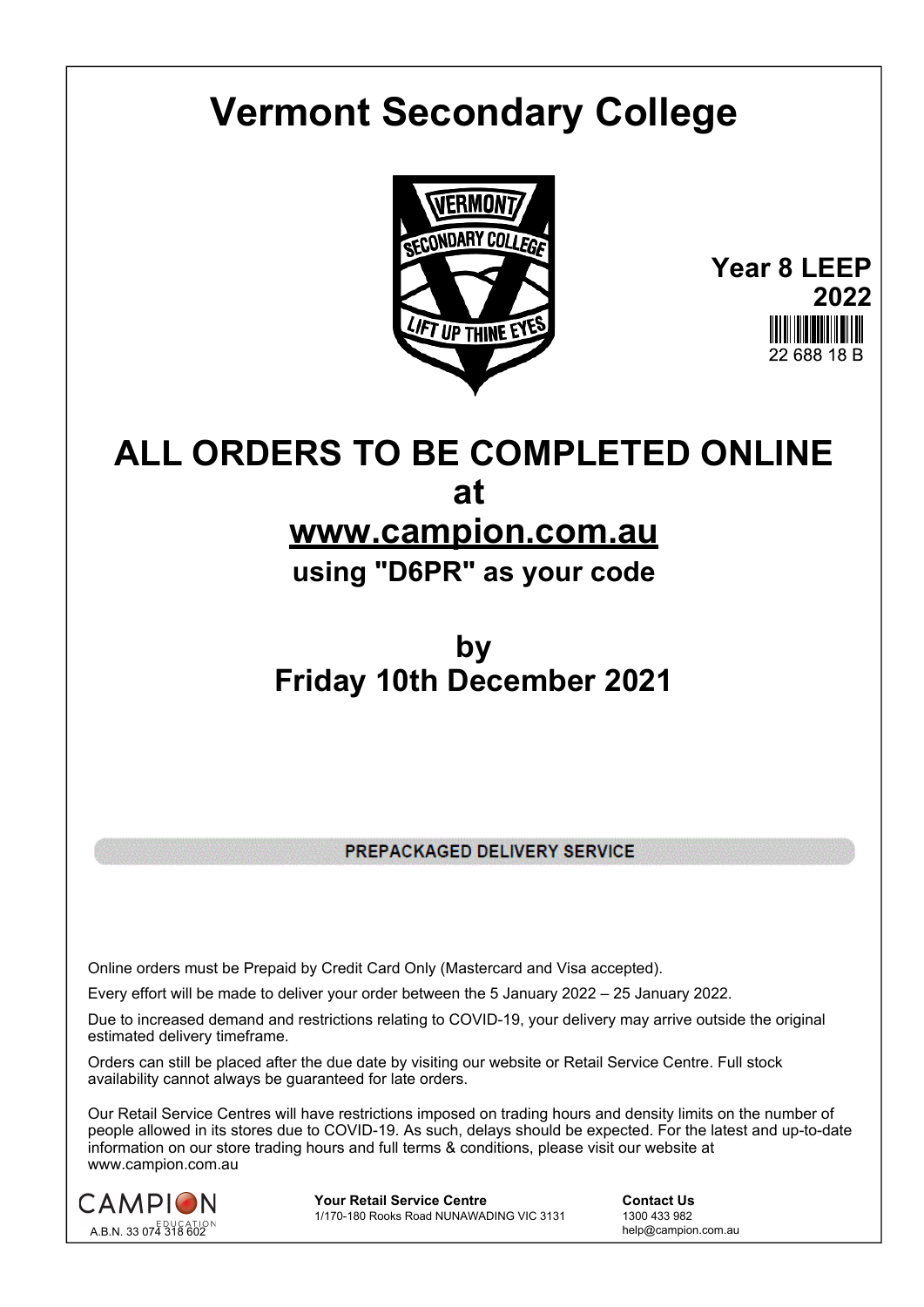| TICK THE BOX FOR THE ITEMS REQUIRED                                                                                                                                                                                                                                                             |         |                       |                                                                                                     | TICK THE BOX FOR THE ITEMS REQUIRED -                                                                                                                                       |       |                         |                            |  |
|-------------------------------------------------------------------------------------------------------------------------------------------------------------------------------------------------------------------------------------------------------------------------------------------------|---------|-----------------------|-----------------------------------------------------------------------------------------------------|-----------------------------------------------------------------------------------------------------------------------------------------------------------------------------|-------|-------------------------|----------------------------|--|
| <b>Description</b>                                                                                                                                                                                                                                                                              | Price   | V                     | Location                                                                                            | <b>Description</b>                                                                                                                                                          | Price | $\overline{\mathsf{v}}$ | Location                   |  |
| Year 8 LEEP<br>Please note that there are digital products (eCode or cCode) on this Resource List.<br>These items can only be ordered online, and cannot be refunded for change of mind.<br>These products are single user licences and are only valid for 1 year (unless otherwise<br>stated). |         |                       | 1 x Display Book A4 20 Pocket Navy Blue Refillable  \$2.00 23<br><b>HISTORY</b><br>No Text Required |                                                                                                                                                                             |       | P55151<br>P55443        |                            |  |
| <b>DIARY</b>                                                                                                                                                                                                                                                                                    |         |                       |                                                                                                     |                                                                                                                                                                             |       |                         | P55153                     |  |
| 1 x Vermont Secondary College School Diary 2022  \$11.20 1                                                                                                                                                                                                                                      |         |                       | P52532                                                                                              | <b>INTRODUCTION TO FOOD STUDIES</b>                                                                                                                                         |       |                         |                            |  |
| (The College strongly recommends that students purchase this diary for individual use<br>during the year).                                                                                                                                                                                      |         |                       |                                                                                                     | No Text Required                                                                                                                                                            |       |                         |                            |  |
| <b>DIGITAL TECHNOLOGIES</b>                                                                                                                                                                                                                                                                     |         |                       |                                                                                                     | 1 x Apron Cotton Black (Centre & Pencil Pockets) \$16.95 25<br>1 x Binder A4 2D Ring PVC 25mm Blue  \$4.95 26<br>1 x Loose Leaf Refills Reinforced A4 7mm Pkt 50  \$2.10 27 |       |                         | P52044<br>P55111<br>P56387 |  |
| No Text Required                                                                                                                                                                                                                                                                                |         |                       |                                                                                                     | <b>MATHEMATICS</b>                                                                                                                                                          |       |                         |                            |  |
| <b>DRAMA</b>                                                                                                                                                                                                                                                                                    |         |                       |                                                                                                     | No Text Required                                                                                                                                                            |       |                         |                            |  |
| No Text Required                                                                                                                                                                                                                                                                                |         |                       |                                                                                                     | Vermont SC Mathspace Digital Subscription Year 8 \$33.00 28 ORDER ONLINE C05484                                                                                             |       |                         |                            |  |
| 1 x Display Book A4 20 Pocket Black Refillable \$2.00 2                                                                                                                                                                                                                                         |         |                       | P55442                                                                                              | (Supplied at school)                                                                                                                                                        |       |                         |                            |  |
| <b>ENGLISH</b>                                                                                                                                                                                                                                                                                  |         |                       |                                                                                                     | 1 x Calculator Casio Scientific FX-82AU Plus II 2E \$38.95 29                                                                                                               |       |                         | P52000                     |  |
| Students will need to purchase 1 e-book, ranging in cost between \$10.00 to \$25.00, for                                                                                                                                                                                                        |         |                       |                                                                                                     | 2 x Grid Binder Book 5mm Grid 128 Page  \$5.00 30<br>1 x Display Book A4 20 Pocket Navy Blue Refillable  \$2.00 31                                                          |       |                         | P55154<br>P55443           |  |
| Semester 2. Information regarding the choice of text, will be provided by the                                                                                                                                                                                                                   |         |                       |                                                                                                     |                                                                                                                                                                             |       |                         | P55652                     |  |
| classroom teacher.<br>1 x Oxford AC English Knowledge & Skills 2                                                                                                                                                                                                                                | \$29.95 | $3$ $\Box$            | P04896                                                                                              | 1 x Maths-Pro Mathematics & Geometry Template \$14.50 33<br>(Retain from previous year)                                                                                     |       |                         | P55845                     |  |
|                                                                                                                                                                                                                                                                                                 |         |                       |                                                                                                     |                                                                                                                                                                             |       |                         | P56094                     |  |
| 1 x Animal Farm (Penguin Modern Classic)(P/B)                                                                                                                                                                                                                                                   | \$19.99 | $4\Box$               | P00084                                                                                              |                                                                                                                                                                             |       |                         | P56095                     |  |
|                                                                                                                                                                                                                                                                                                 |         |                       |                                                                                                     |                                                                                                                                                                             |       |                         | P56096                     |  |
|                                                                                                                                                                                                                                                                                                 |         | $5\Box$<br>$6$ $\Box$ | P55111<br>P55151                                                                                    |                                                                                                                                                                             |       |                         | P56182                     |  |
|                                                                                                                                                                                                                                                                                                 |         | $7\Box$               | P55153                                                                                              |                                                                                                                                                                             |       |                         | P56328                     |  |
|                                                                                                                                                                                                                                                                                                 |         | 8 □                   | P55710                                                                                              | 1 x Eraser Plastic Pencil Large With Sleeve  \$0.40 39                                                                                                                      |       |                         | P58510                     |  |
|                                                                                                                                                                                                                                                                                                 |         | 9 □                   | P56328                                                                                              | <b>SCIENCE</b>                                                                                                                                                              |       |                         |                            |  |
| <b>FRENCH</b>                                                                                                                                                                                                                                                                                   |         |                       |                                                                                                     | 1 x Digital Oxford VIC Science 8 (Access Code) 2E  \$44.95 40 ORDER ONLINE E30054<br>New Edition for 2022                                                                   |       |                         |                            |  |
| 1 x Oxford School French Dictionary 2017 Edition \$17.95 10                                                                                                                                                                                                                                     |         |                       | P02414                                                                                              | 4 x Display Book A4 20 Pocket Black Refillable \$8.00 42                                                                                                                    |       |                         | P55153<br>P55442           |  |
| (Retain from previous year and for Year 9)                                                                                                                                                                                                                                                      |         |                       |                                                                                                     | <b>VISUAL COMMUNICATION DESIGN</b>                                                                                                                                          |       |                         |                            |  |
|                                                                                                                                                                                                                                                                                                 |         |                       | P55152                                                                                              | No Text Required                                                                                                                                                            |       |                         |                            |  |
| 1 x Display Book A4 20 Pocket Black Refillable \$2.00 12                                                                                                                                                                                                                                        |         |                       | P55442                                                                                              |                                                                                                                                                                             |       |                         |                            |  |
| <b>GEOGRAPHY</b>                                                                                                                                                                                                                                                                                |         |                       |                                                                                                     |                                                                                                                                                                             |       |                         | P56112                     |  |
|                                                                                                                                                                                                                                                                                                 |         |                       |                                                                                                     | 1 x Visual Art Diary A4 110gsm 60 Sheet/120 Page  \$5.65 44                                                                                                                 |       |                         | P58197                     |  |
| No Text Required                                                                                                                                                                                                                                                                                |         |                       |                                                                                                     | <b>GENERAL STATIONERY</b>                                                                                                                                                   |       |                         |                            |  |
|                                                                                                                                                                                                                                                                                                 |         |                       | P55152                                                                                              | 1 x Padlock Combination Master 1525 With Key                                                                                                                                |       | $$20.95$ 45 $\Box$      | P50151                     |  |
| 1 x Display Book A4 20 Pocket Navy Blue Refillable  \$2.00 14                                                                                                                                                                                                                                   |         |                       | P55443                                                                                              |                                                                                                                                                                             |       |                         |                            |  |
|                                                                                                                                                                                                                                                                                                 |         |                       | P55652                                                                                              | (Retain from previous year)                                                                                                                                                 |       |                         |                            |  |
| 1 x Pen Ballpoint Cap Type Black Medium  \$0.35 16                                                                                                                                                                                                                                              |         |                       | P56094                                                                                              | 1 x Earphones Stereo Ultra Lightweight With Adapter  \$13.95 46                                                                                                             |       |                         | P50345                     |  |
| 1 x Pencils Coloured Colourush Pack of 24's \$9.55 17                                                                                                                                                                                                                                           |         |                       | P56257                                                                                              |                                                                                                                                                                             |       |                         |                            |  |
|                                                                                                                                                                                                                                                                                                 |         |                       | P56168                                                                                              | (Retain from previous year)                                                                                                                                                 |       |                         |                            |  |
| <b>GERMAN</b><br>1 x Langenscheidt German Pocket Dictionary (Deut- \$48.95 19                                                                                                                                                                                                                   |         |                       | P11913                                                                                              | 1 x Pen Ballpoint Artline Flow Retractable 4-Colour                                                                                                                         |       | $$3.35$ 47 $\Box$       | P51241                     |  |
|                                                                                                                                                                                                                                                                                                 |         |                       |                                                                                                     | 1 x USB Pocket Flash Drive 32GB - NO RETURNS \$13.95 48                                                                                                                     |       |                         | P52086                     |  |
| (Retain from previous year and for Year 9)                                                                                                                                                                                                                                                      |         |                       |                                                                                                     |                                                                                                                                                                             |       |                         | P55111                     |  |
|                                                                                                                                                                                                                                                                                                 |         |                       | P55152                                                                                              | 1 x Display Book A4 20 Pocket Black Refillable \$2.00 50                                                                                                                    |       |                         | P55442<br>P55991           |  |
| 1 x Display Book A4 20 Pocket Black Refillable \$2.00 21                                                                                                                                                                                                                                        |         |                       | P55442                                                                                              | 1 x Pencil Case Tartan Giant 375mm x 264mm 2 Zip \$4.60 52                                                                                                                  |       |                         | P56216                     |  |
|                                                                                                                                                                                                                                                                                                 |         |                       |                                                                                                     | 1 x Sharpener Pencil Plastic Double Hole (HQ) \$0.55 53                                                                                                                     |       |                         | P56244                     |  |
| <b>HEALTH &amp; PHYSICAL EDUCATION</b>                                                                                                                                                                                                                                                          |         |                       |                                                                                                     | 1 x Pencils Coloured Colourush Pack of 24's \$9.55 54                                                                                                                       |       |                         | P56257                     |  |
| No Text Required                                                                                                                                                                                                                                                                                |         |                       |                                                                                                     | 1 x Loose Leaf Refills Reinforced A4 7mm Pkt 50  \$2.10 55                                                                                                                  |       |                         | P56387                     |  |
|                                                                                                                                                                                                                                                                                                 |         |                       |                                                                                                     |                                                                                                                                                                             |       |                         | P56414                     |  |